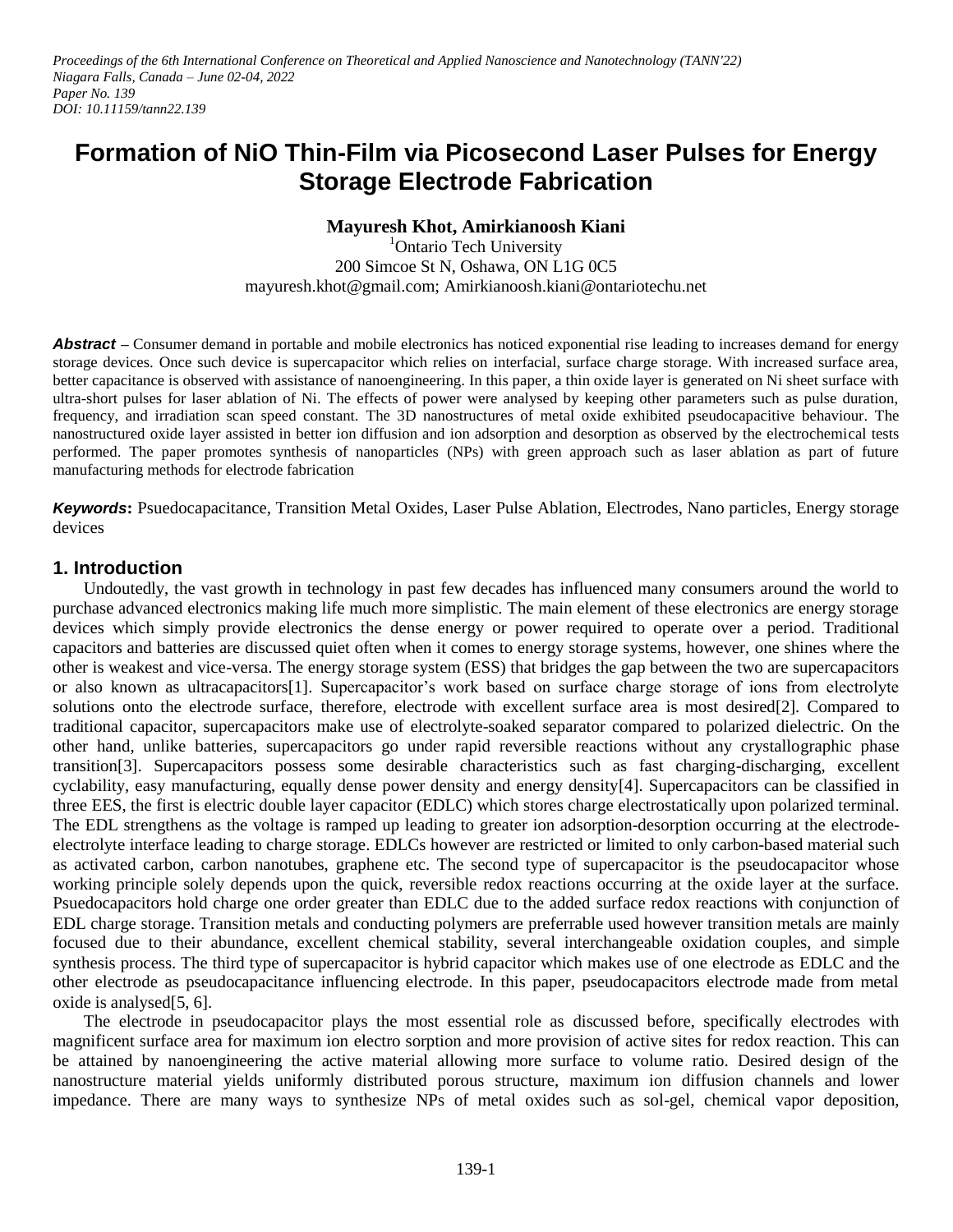hydrothermal/solvothermal, pyrolysis, electrospinning, electrodeposition, pulsed laser deposition, magnetron sputtering, laser ablation and many more. There are several drawbacks to many of the synthesis processes such as post treatment, multi-step, harmful chemical environment, and time-consuming process. In this paper, simple irradiation of Ni, a transition metal is oxidized via ultra-short pulse laser in ambient temperature and pressure to develop 3D nanostructures resulting in formation of pseudocapacitance[7].

# **2. Experimental**

Irradiation of Ni sheet was carried out on Ni to form NiO. The effects of power were analysed with the pulse duration, frequency and irradiation scan speed kept constant

## **2.1. Experimental Setup**

Ni sheet of 0.3 mm thickness was acquired from Sigma Aldrich. The Ni sheet was cleaned with acetone and Di water thoroughly to remove any manufacturing or packaging residue. The Ni sheet was irradiated with laser as seen in Table 1. The acquired oxidized samples were then used in a 3-electrode setup to conduct electrochemical tests. 6M KOH was used as aqueous alkaline electrolytic solution for the experiment and mercury/mercury-oxide reference electrode was used due to acceptance tolerance of high Ph from alkaline solution. Platinum wire was used as counter electrode. The tests were conducted with help of SP-150 biologic potentiostat and EC-lab software.

| Samples        | Parameters |            |                                                   |                           |
|----------------|------------|------------|---------------------------------------------------|---------------------------|
|                |            |            | Power (W)   Frequency (kHz)   Pulse Duration (ms) | Scan Speed (mm $s^{-1}$ ) |
|                |            | 200        | 150                                               |                           |
| D <sup>o</sup> |            | <b>200</b> | !50                                               |                           |
| D2             |            | <b>200</b> | .50                                               |                           |

Table 1: Laser parameters for in-air laser ablation.

#### **2.2. Material Characterization**

The samples acquired were inspected under SEM to understand the surface morphology of the structure. Starting from Fig. 1a, at lower magnification, the surface was observed to be evenly distributed porous structure. Fig. 1b, on the other hand demonstrated slightly less uniformity and porous structure. Lastly Fig. 1c, shows deep valleys and craters

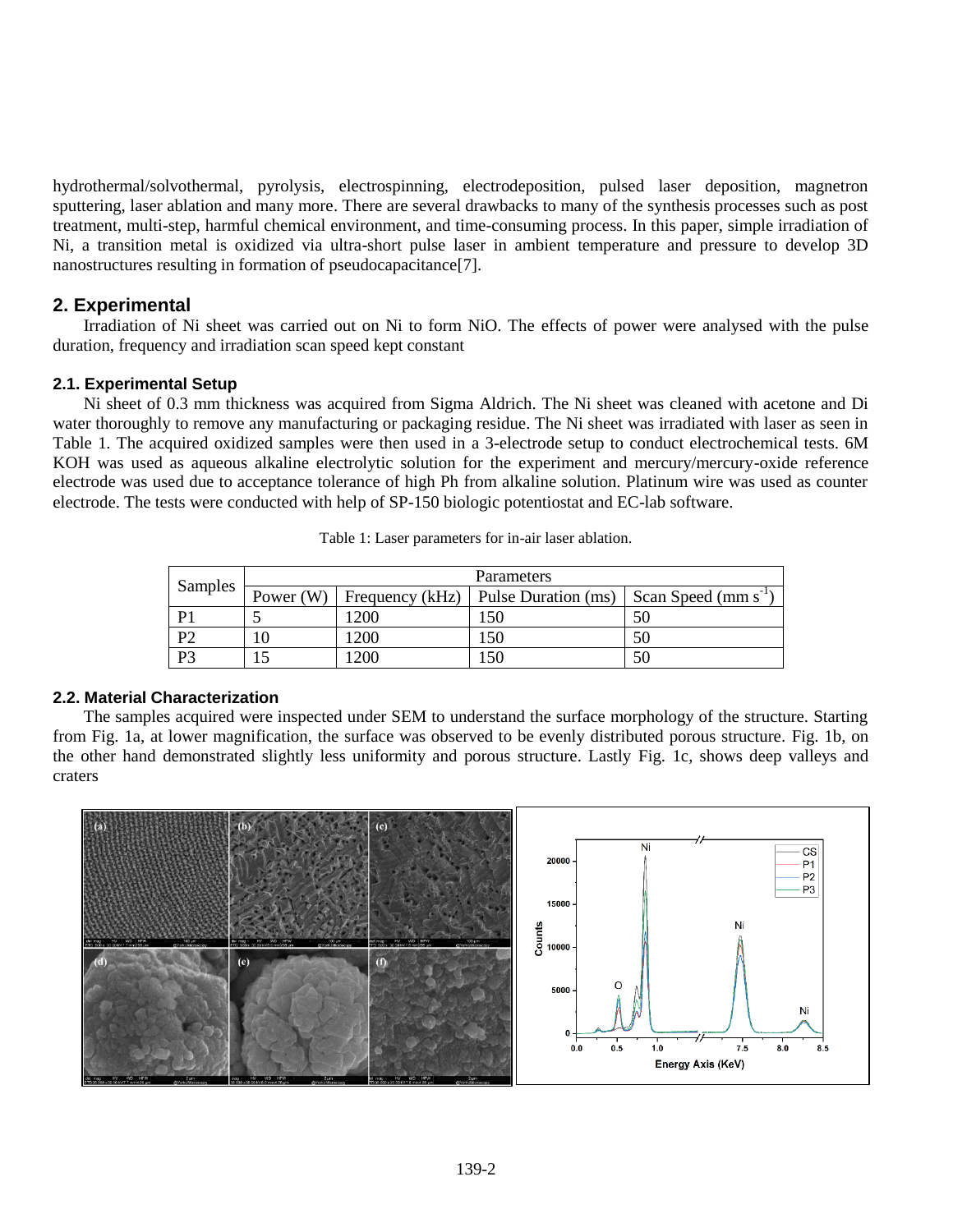Fig 1 (a-e) Lower magnification of samples showing uniformity of strucutre on macroscale. (d-f) At higher magnification

nanostrucutres are observed (g) the EDX demonstrates the tracing of O confirming formation of oxide layer along with small micro cracks running throughout the structure. On the other hand, at higher magnification, Fig. 1d, demonstrates micro sized spherical growth. Fig. 1e, shows crystal structure formation on the sphere and lastly Fig. 1f shows nanosized dots on the surface, like Fig. 1d but slightly smaller in scale. The EDX was conducted on the samples which indicated presence of O due to formation of oxide layer. Compared to P2 and P3, P1 had smaller O detection but interestingly, Ni had less detection for P1

#### **2.3. Results and Discussion**

Samples obtained with conformance of parameters in Table 1 underwent electrochemical tests such as cyclic voltammetry (CV), galvanostatic charge-discharge (GCD) and electrochemical impedance spectroscopy (EIS) as shown in Fig 2a-c. Fig a is a CV of NiO which shows faradaic dominant redox peaks and the behaviour of the samples during oxidation and reduction process. P1 shows best CV characteristics due to excellent current density and charge storage. This is probably due to the uniformly distributed 3D nanostructures allowing to form abundant active sites and electro sorption. The GCD



Fig. 1: a) The CV curve shows P1 having the highest charge storage along with high reversibility. (b) The discharge curve of P1 lasts longer indicating more charge was stored in P1 sample. (c) The EIS curve illustrating P1 having least of the impedance due to its uniform structure proving better electrochemical interaction.

curve which demonstrates the time required to store charge up to stable potential is displayed in Fig 2b, P1 has noticeably more charge storage as more time is taken to deplete the charge from the device, P2 demonstrated worst performance. This is potentially due to less exposed surface area conforming the results obtained from SEM images. EIS once again, proves the results from CV and GCD. As can be observed, the higher, extended impedance curve of P2 shows its poor performance, whereas P1 has minimal extension, therefore demonstrating minimal impedance of the samples

#### **3. Conclusion**

The study of power for laser ablation of transition metal to form metal oxide was observed. The obtained metal oxide or NiO was to be tested for pseudocapacitive application in psuedocapacitors. The lower power demonstrated a uniformly distributed, self-standing nanostructures which resulted in the best performance compared to other samples. The higher power samples were lacking the uniform distributed surface area resulting in poor electrochemical performance. Laser ablation is a simple technique to synthesis self-standing nanostructures which are considered "green" method of fabrication due to its one step, direct synthesis of Nanostructures for transition metals to be used in energy storage devices